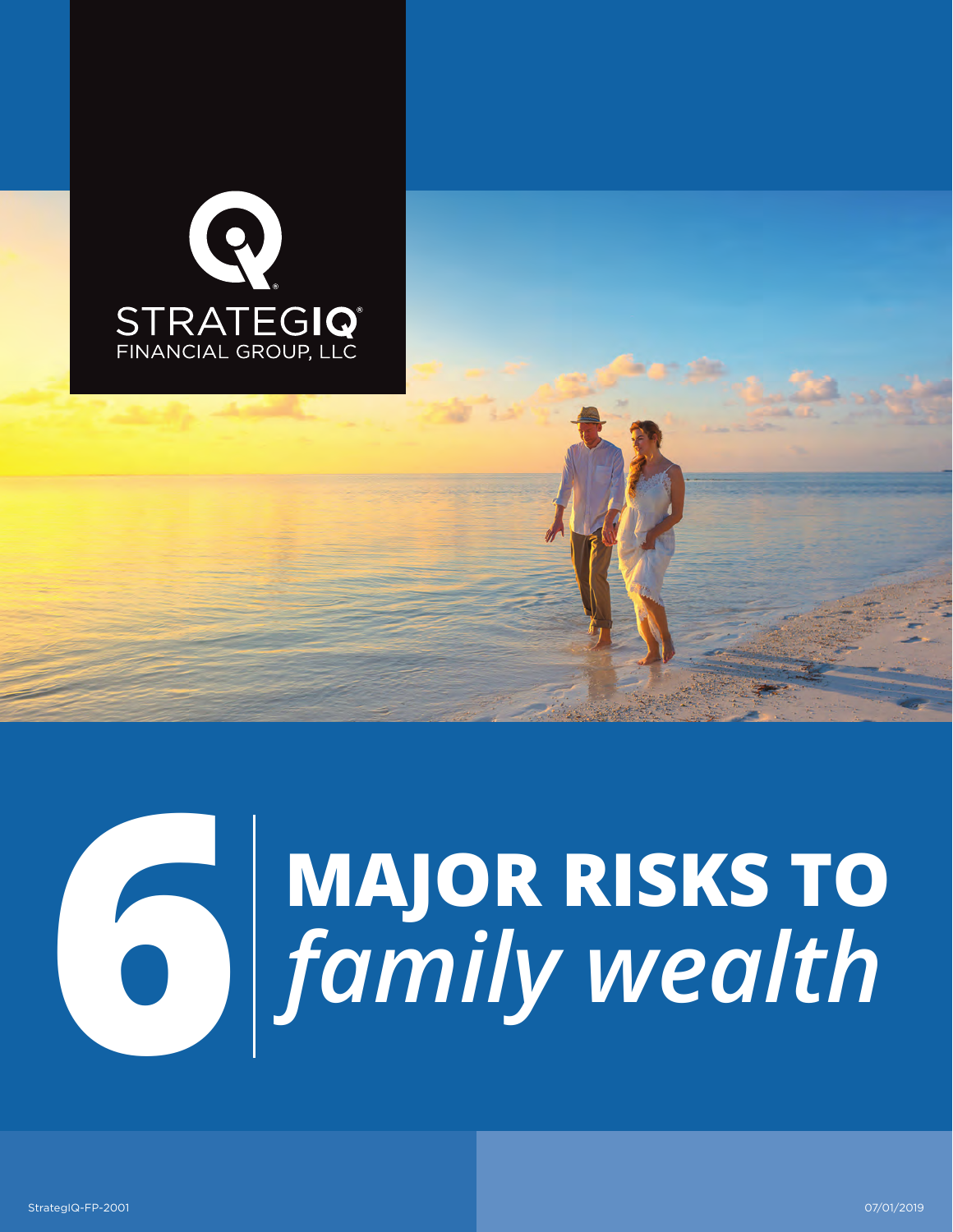

**All too often, family wealth fails to last. One generation builds a business – or even a fortune – and it is lost in ensuing decades. Why does it happen, again and again? Often, families fall prey to serious money blunders. Classic mistakes are made; changing times are not recognized.**

**Following are the six major risks to family wealth.**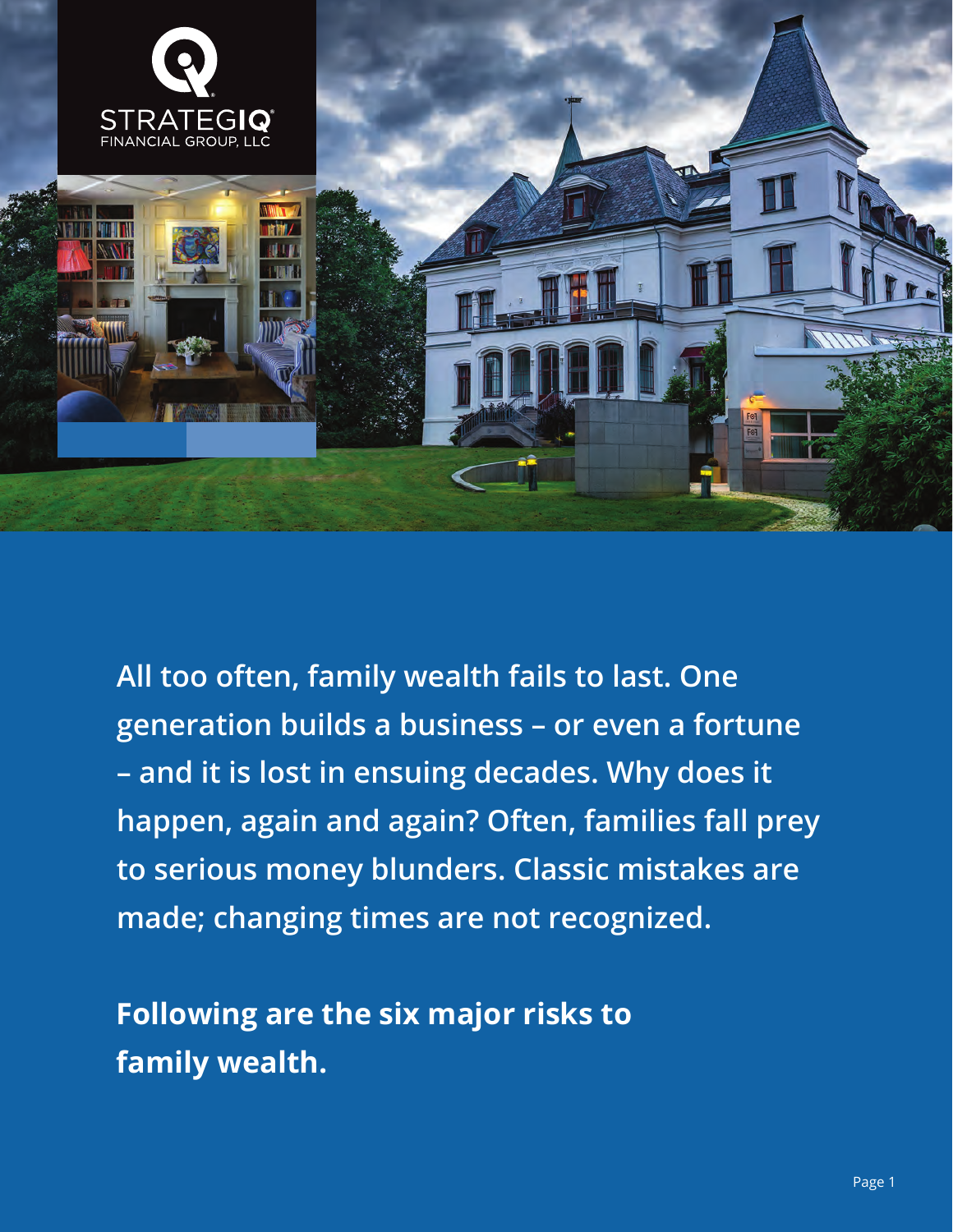



## *procrastination*

This is not just a matter of failing to plan, but also of failing to respond to acknowledged financial weaknesses. As a hypothetical example, say there is a multimillionaire named Alan. The named beneficiary of Alan's six-figure savings account is no longer alive. While Alan knows about this financial flaw, knowledge is one thing, but action is another. He realizes he should name another beneficiary, but he never gets around to it. His schedule is busy, and updating that beneficiary form is inconvenient.

Sadly, procrastination wins out in the end, and as the account lacks a payable-ondeath (POD) beneficiary, those assets end up subject to probate. Then, Alan's heirs find out about other lingering financial matters that should have been taken care of regarding his IRA, his real estate holdings, and more.<sup>1</sup>

**1**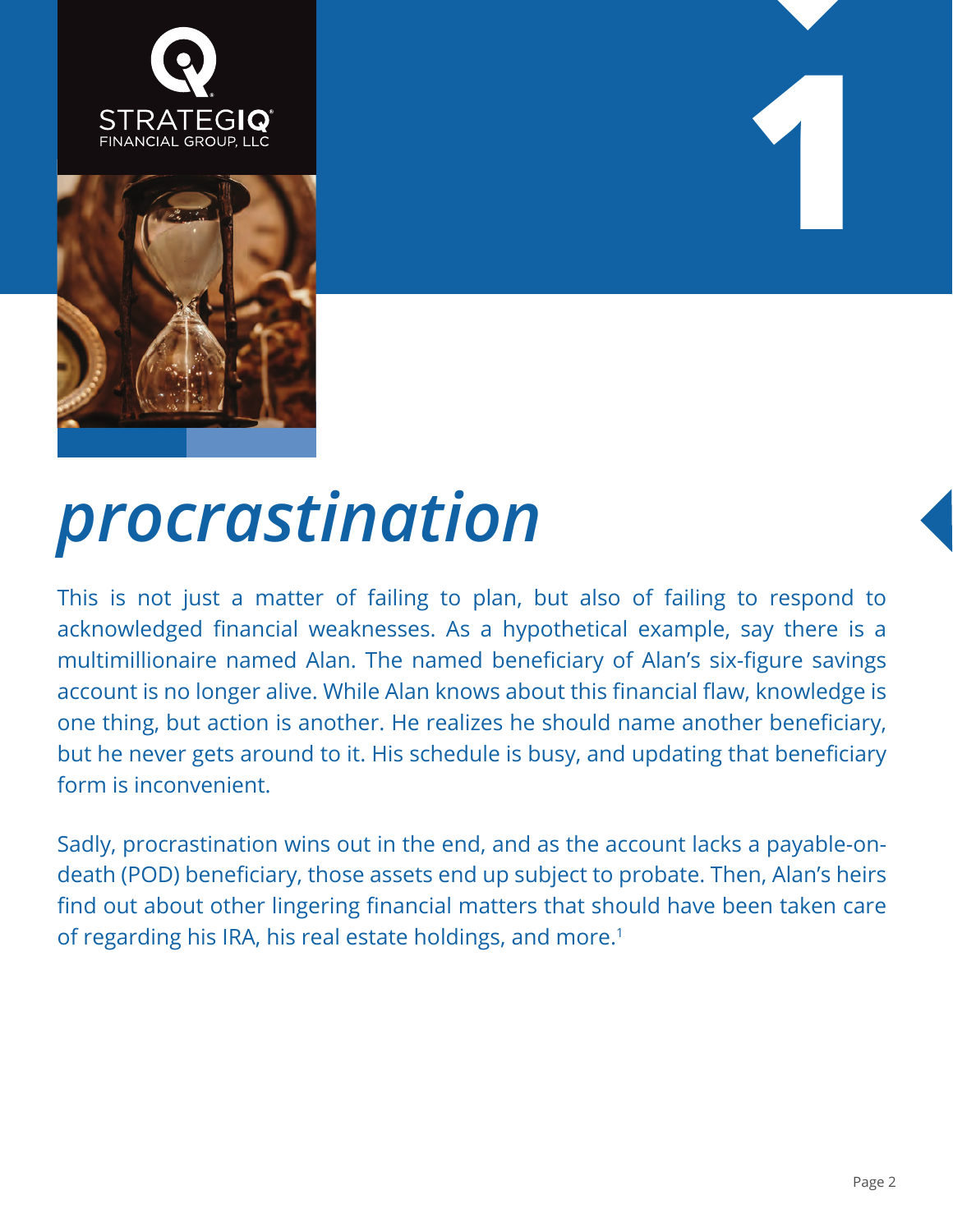





### *minimal or absent estate planning*

Every year, multimillionaires die without leaving any instructions for the distribution of their wealth – not just rock stars and actors, but also small business owners and entrepreneurs. According to a recent Caring.com survey, 58% of Americans have no estate planning in place, not even a basic will.<sup>2</sup>

Anyone reliant on a will alone risks handing the destiny of their wealth over to a probate judge. The multimillionaire who has a child with special needs, a family history of Alzheimer's or Parkinson's, or a former spouse or estranged children may need a greater degree of estate planning. If they want to endow charities or give grandkids a nice start in life, the same applies. Business ownership calls for coordinated estate planning and succession planning.

A finely crafted estate plan has the potential to perpetuate and enhance family wealth for decades, and perhaps, generations. Without it, heirs may have to deal with probate and a painful opportunity cost – the lost potential for tax-advantaged growth and compounding of those assets.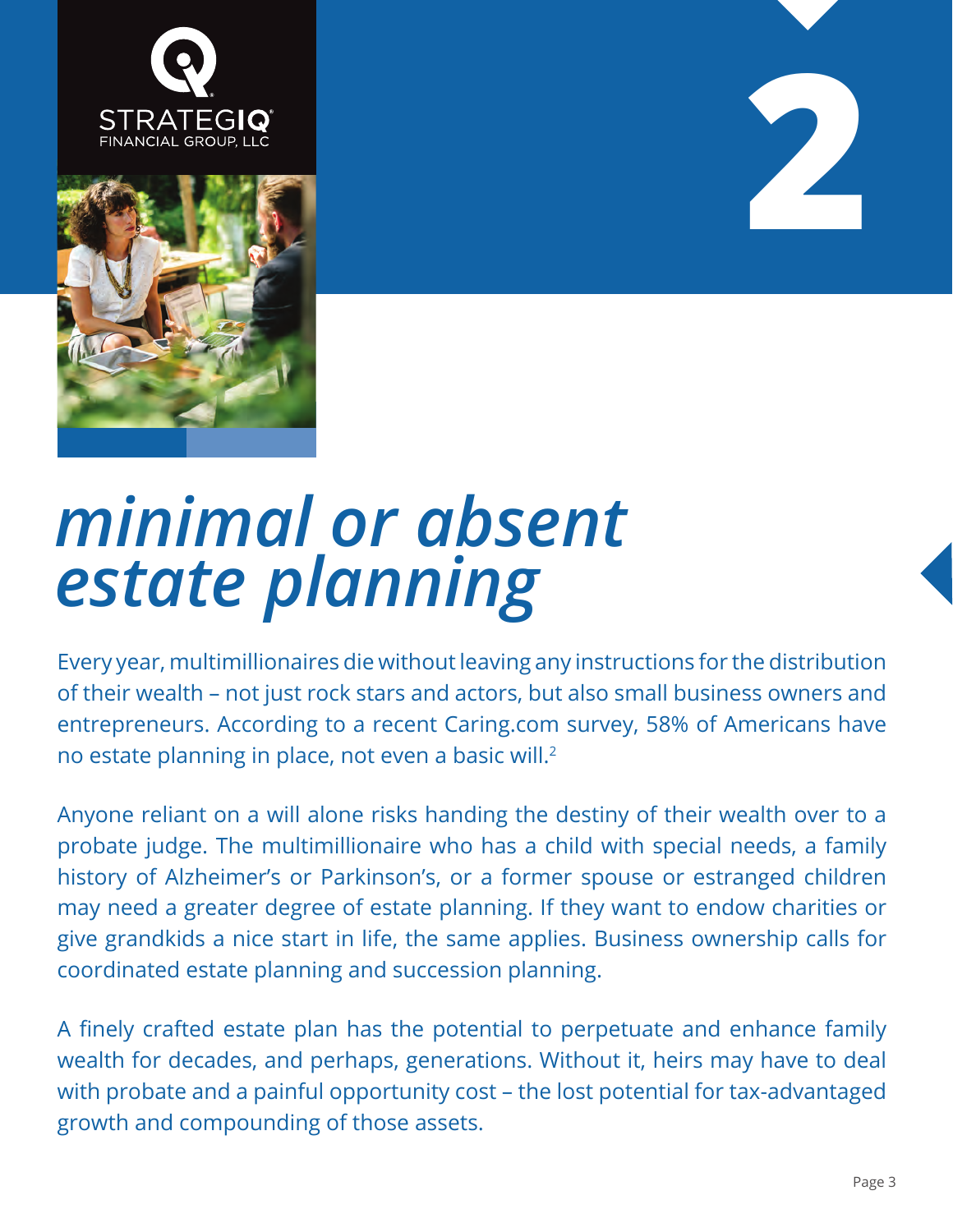





## *the lack of a "family office"*

Decades ago, the wealthiest American households included offices: a staff of handpicked financial professionals who worked within a mansion, supervising a family's entire financial life. While traditional "family offices" have disappeared, the concept is as relevant as ever.

Today, select wealth management firms emulate this model: in an ongoing relationship distinguished by personal and responsive service, they consult families about investments, provide reports, and assist in decision-making. If your financial picture has become far too complex to address on your own, this could be a wise choice for your family.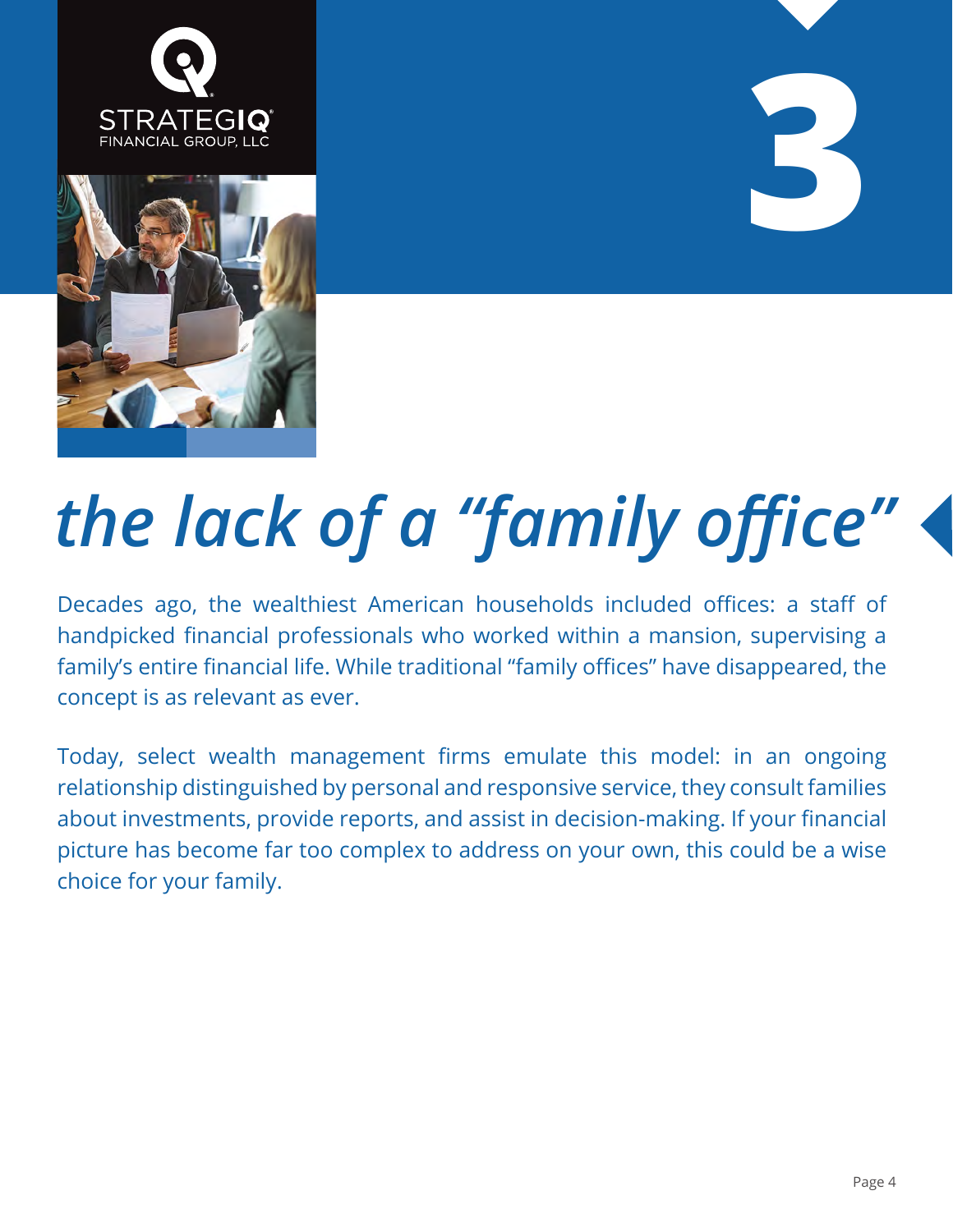



# **4**

## *technological flaws*

Hackers can hijack email and social media accounts and send phony messages to banks, brokerages, and financial advisors to authorize asset transfers. Social media can help you build your business, but it can also expose you to identity thieves seeking to steal both digital and tangible assets.

Sometimes a business or family installs a security system that proves problematic – so much so that it is turned off half the time. Unscrupulous people have ways of learning about that, and they may be only one or two degrees separated from you.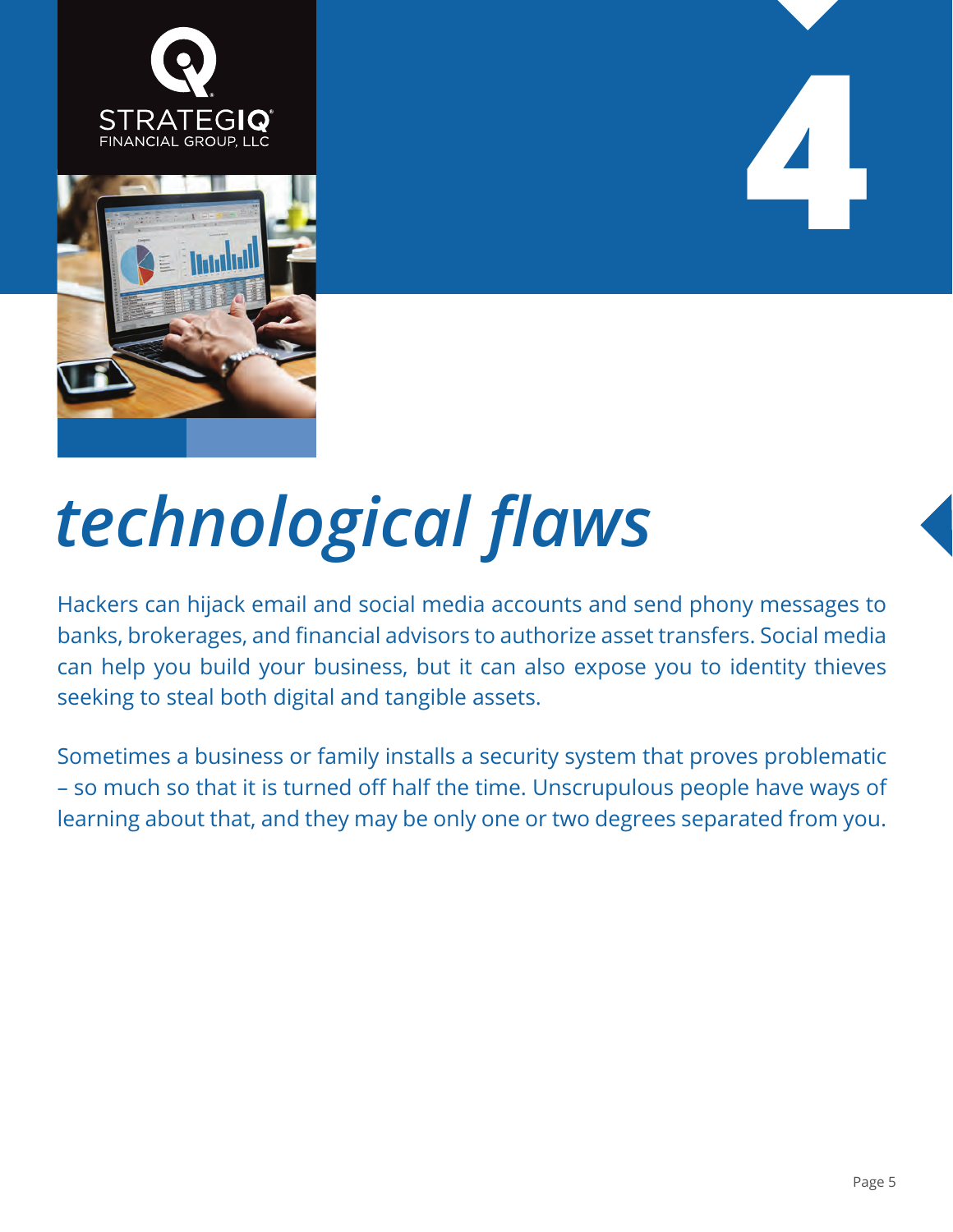



### *no long-term strategy in place*

When a family wants to sustain wealth for decades to come, heirs have to understand the how and why. All family members have to be on the same page, or at least, read that page. If family communication about wealth tends to be more opaque than transparent, the mechanics and purpose of the strategy may never be adequately explained.

**5**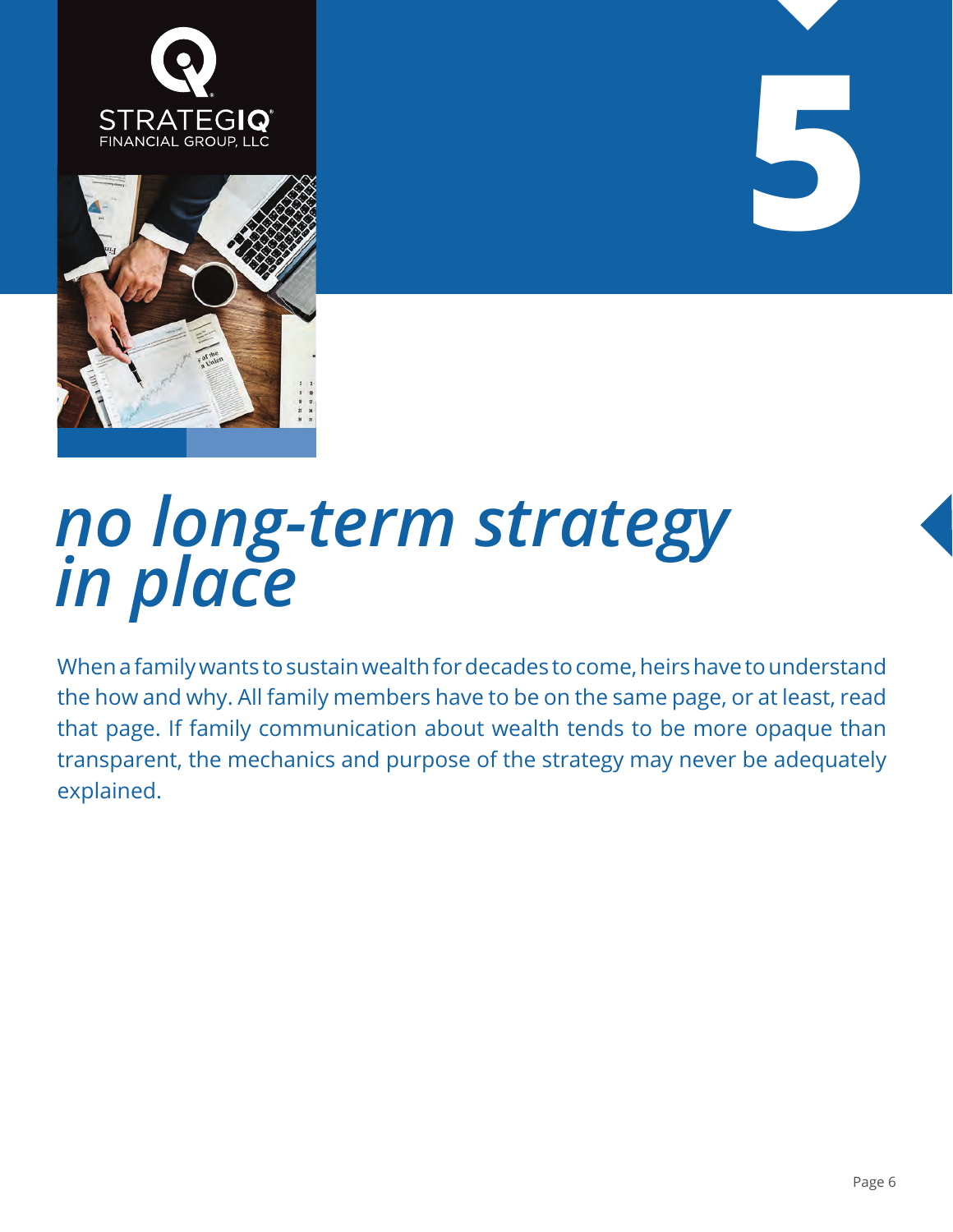





#### *no decision-making process*

In the typical high net worth family, financial decision-making is vertical and topdown. Parents or grandparents may make decisions in private, and it may be years before heirs learn about those decisions or fully understand them. When heirs do become decision-makers, it is usually upon the death of the elders.

Horizontal decision-making can help multiple generations commit to the guidance of family wealth. Estate and succession planning professionals can help a family make these decisions with an awareness of different communication styles. Indepth conversations are essential; good estate planners recognize that silence does not necessarily mean agreement.

You may plan to reduce these risks to family wealth (and others) in collaboration with financial and legal professionals. It is never too early to begin.